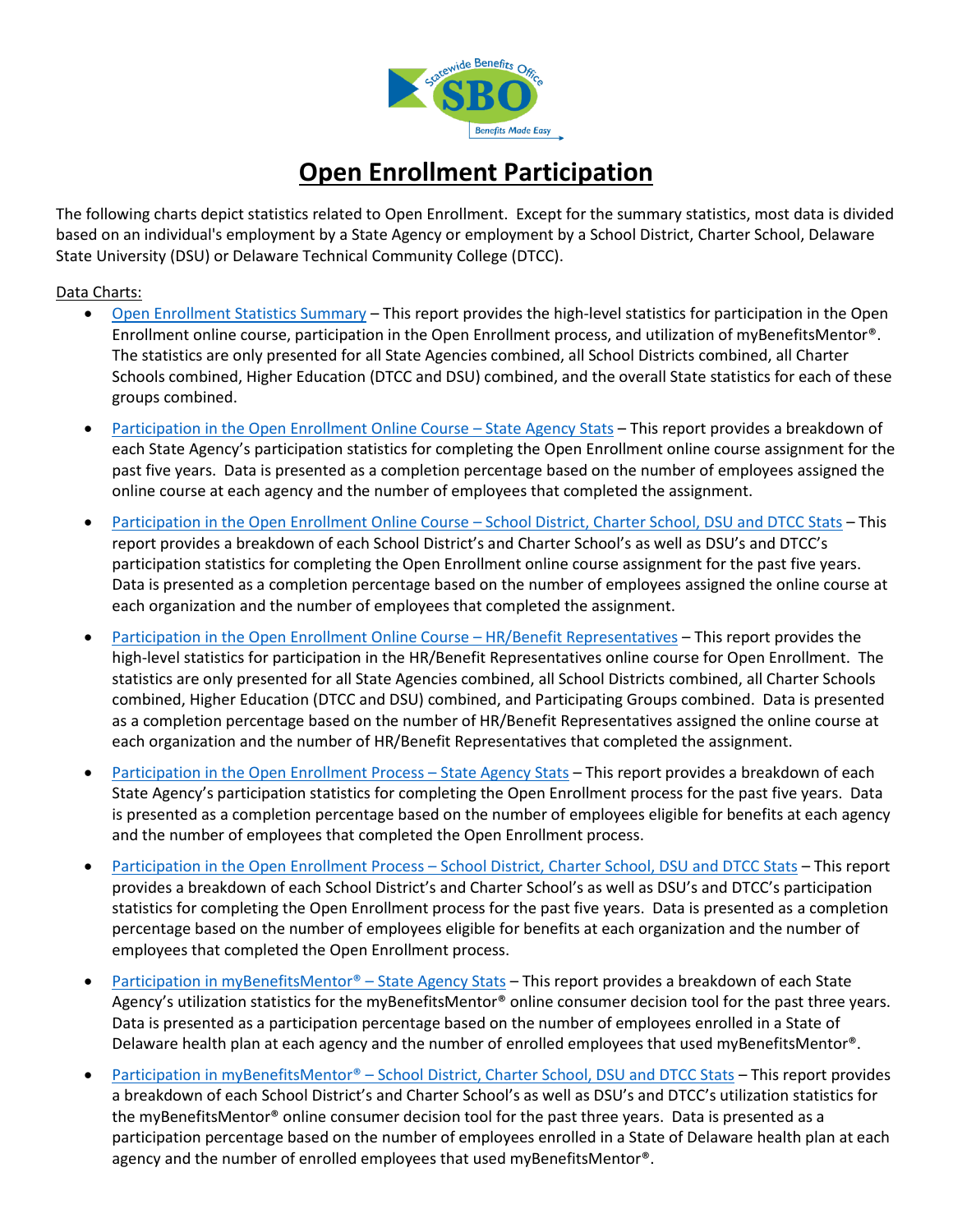### **Open Enrollment Statistics Summary**

<span id="page-1-0"></span>

| Participation in the Open Enrollment Online Course                                                                          |                                       |                                          |                                         |                                           |                      |
|-----------------------------------------------------------------------------------------------------------------------------|---------------------------------------|------------------------------------------|-----------------------------------------|-------------------------------------------|----------------------|
| (Based on the number of benefit-eligible employees who viewed the online course either individually or in a group setting.) |                                       |                                          |                                         |                                           |                      |
| <b>Time Period</b>                                                                                                          | <b>State Agency</b><br><b>Average</b> | <b>School District</b><br><b>Average</b> | <b>Charter School</b><br><b>Average</b> | <b>Higher Education</b><br><b>Average</b> | <b>State Average</b> |
| 2021 <sup>1</sup>                                                                                                           | 82.8%                                 | 27.0%                                    | 30.0%                                   | 36.3%                                     | 50.2%                |
| 2020 <sup>2</sup>                                                                                                           | 71.4%                                 | 37.2%                                    | 36.0%                                   | 43.3%                                     | 51.2%                |
| 2019                                                                                                                        | 90.0%                                 | 27.0%                                    | 34.5%                                   | 32.5%                                     | 52.2%                |
| 2018                                                                                                                        | 85.2%                                 | 29.9%                                    | 39.5%                                   | 61.2%                                     | 53.9%                |
| 2017                                                                                                                        | 76.6%                                 | 19.6%                                    | 16.0%                                   | 4.5%                                      | 46.8%                |

1. SBO did not assign the online course to employees who were not currently enrolled in health, dental and/or vision benefits or waived coverage; therefore, they are not included in the stats for 2021

2. DOE was moved under State Agency stats starting in 2020; previously was under School Districts

#### **Participation in the Open Enrollment Process**

*(Based on the number of benefit-eligible employees who accessed Benefits Enrollment in State of Delaware Employee Self-Service and made "Edits" to their benefits OR selected "I Confirm My Selections," and clicked "Submit.")*

| <b>Time Period</b> | <b>State Agency</b><br><b>Average</b> | <b>School District</b><br>Average | <b>Charter School</b><br><b>Average</b> | <b>Higher Education</b><br>Average | <b>State Average</b> |
|--------------------|---------------------------------------|-----------------------------------|-----------------------------------------|------------------------------------|----------------------|
| 2021               | 85.8%                                 | 83.0%                             | 80.2%                                   | 82.0%                              | 84.0%                |
| $2020^3$           | 85.8%                                 | 81.9%                             | 82.1%                                   | 80.5%                              | 83.4%                |
| 2019               | 85.8%                                 | 85.3%                             | 78.5%                                   | 76.3%                              | 84.7%                |
| 2018               | 84.9%                                 | 80.3%                             | 70.6%                                   | 82.2%                              | 81.8%                |
| 2017               | 60.1%                                 | 50.0%                             | 41.0%                                   | 55.0%                              | 54.1%                |

3. DOE was moved under State Agency stats starting in 2020; previously was under School Districts

| Utilization of myBenefitsMentor <sup>4</sup> |                                       |                                          |                                         |                                           |                      |
|----------------------------------------------|---------------------------------------|------------------------------------------|-----------------------------------------|-------------------------------------------|----------------------|
| <b>Time Period</b>                           | <b>State Agency</b><br><b>Average</b> | <b>School District</b><br><b>Average</b> | <b>Charter School</b><br><b>Average</b> | <b>Higher Education</b><br><b>Average</b> | <b>State Average</b> |
| 2021                                         | 35.2%                                 | 28.2%                                    | 31.9%                                   | 31.9%                                     | 31.4%                |
| $2020^3$                                     | 33.2%                                 | 29.9%                                    | 31.3%                                   | 32.6%                                     | 31.4%                |
| 2019                                         | 27.2%                                 | 24.0%                                    | 21.1%                                   | 28.9%                                     | 25.4%                |

3. DOE was moved under State Agency stats starting in 2020; previously was under School Districts

4. Prior to 2019, data by organization/organization type was unavailable

#### **Note:**

- "State Agency Average" includes data for all State Agencies combined.
- "School District Average" includes data for all School Districts combined.
- "Charter School Average" includes data for all Charter Schools combined.
- <span id="page-1-1"></span>• "Higher Education Average" includes data for DTCC and DSU combined.
- "State Average" includes combined data for all State Agencies, School Districts, Charter Schools, DTCC and DSU.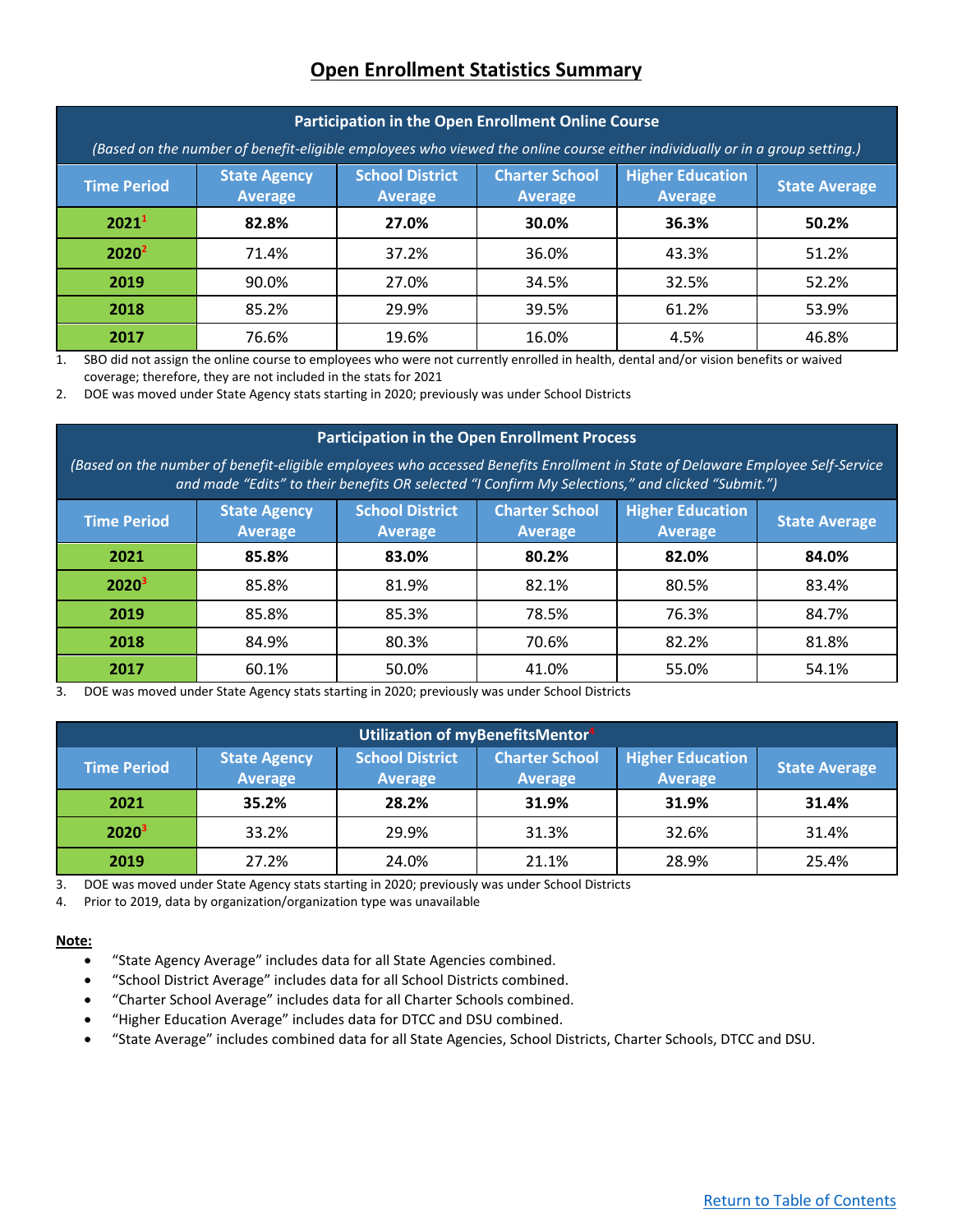|                                                          | 2021 <sup>2</sup>      | 20201                  | 2019                   | 2018                   | 2017                   |
|----------------------------------------------------------|------------------------|------------------------|------------------------|------------------------|------------------------|
| <b>Department</b>                                        | <b>Participation %</b> | <b>Participation %</b> | <b>Participation %</b> | <b>Participation %</b> | <b>Participation %</b> |
| <b>All Departments</b>                                   | 82.8%                  | 71.4%                  | 90.0%                  | 85.2%                  | 76.6%                  |
| Attorney General's Office/DOJ                            | 60.4%                  | 54.6%                  | 76.3%                  | 72.8%                  | 61.1%                  |
| <b>Auditor of Accounts</b>                               | 80.0%                  | 65.0%                  | 92.9%                  | 94.7%                  | 56.5%                  |
| Courts                                                   | 78.7%                  | 79.2%                  | 86.3%                  | 81.5%                  | 74.4%                  |
| <b>Criminal Justice Council</b>                          | 86.2%                  | 78.3%                  | 88.5%                  | 92.9%                  | 92.3%                  |
| Delaware Justice Information Systems                     | 81.8%                  | 94.7%                  | 81.8%                  | 91.7%                  | N/A                    |
| <b>Delaware National Guard</b>                           | 23.4%                  | 19.0%                  | 76.1%                  | 100.0%                 | N/A                    |
| <b>Delaware State Housing Authority</b>                  | 100.0%                 | 100.0%                 | 100.0%                 | 100.0%                 | N/A                    |
| Department of Agriculture                                | 97.3%                  | 83.7%                  | 94.3%                  | 95.3%                  | 89.7%                  |
| <b>Department of Corrections</b>                         | 80.9%                  | 65.2%                  | 89.8%                  | 77.0%                  | 73.8%                  |
| Department of Education <sup>1</sup>                     | 49.2%                  | 53.0%                  | 4.5%                   | 43.8%                  | 37.1%                  |
| Department of Finance                                    | 92.3%                  | 82.4%                  | 90.0%                  | 88.2%                  | 82.8%                  |
| Department of Health and Social Services                 | 88.1%                  | 73.0%                  | 95.3%                  | 91.9%                  | 76.5%                  |
| Department of Human Resources                            | 91.1%                  | 85.0%                  | 97.7%                  | 100.0%                 | N/A                    |
| Department of Insurance                                  | 93.1%                  | 87.8%                  | 90.9%                  | 92.0%                  | N/A                    |
| Department of Labor                                      | 92.3%                  | 64.7%                  | 87.8%                  | 83.6%                  | 84.3%                  |
| Dept. of Natural Resources & Environmental Control       | 88.1%                  | 75.6%                  | 91.9%                  | 76.5%                  | 77.3%                  |
| Department of Safety & Homeland Security                 | 94.4%                  | 89.0%                  | 95.8%                  | 93.4%                  | 85.7%                  |
| Dept. of Services for Children, Youth and Their Families | 83.7%                  | 69.3%                  | 77.9%                  | 82.0%                  | 66.6%                  |
| Department of State                                      | 90.6%                  | 85.6%                  | 95.5%                  | 98.2%                  | 74.4%                  |
| Department of Technology and Information                 | 89.0%                  | 75.2%                  | 91.4%                  | 93.1%                  | 89.3%                  |
| Department of Transportation                             | 74.8%                  | 62.5%                  | 88.3%                  | 78.0%                  | 79.6%                  |
| Elections                                                | 75.8%                  | 60.0%                  | 78.0%                  | 82.1%                  | 87.8%                  |
| Fire Commission/Fire School/Fire Marshall                | 81.5%                  | 91.5%                  | 82.9%                  | 93.1%                  | 84.1%                  |
| <b>General Assembly - House</b>                          | 29.8%                  | 20.5%                  | 84.2%                  | 72.4%                  | 33.3%                  |
| <b>General Assembly - Senate</b>                         | 23.1%                  | 13.7%                  | 63.0%                  | 28.6%                  | 57.1%                  |
| Gov Adv Council For Exceptional Citizens                 | 100.0%                 | 100.0%                 | 100.0%                 | 100.0%                 | 100.0%                 |
| Office of Defense Services                               | 60.7%                  | 60.6%                  | 84.5%                  | 87.1%                  | 68.8%                  |
| Office of Legislative Council/Controller General         | 88.5%                  | 88.5%                  | 85.2%                  | 89.3%                  | 81.8%                  |
| Office of Management and Budget                          | 94.5%                  | 93.8%                  | 96.4%                  | 97.8%                  | 90.2%                  |
| Office of the Governor                                   | 71.4%                  | 56.5%                  | 68.2%                  | 68.0%                  | 27.3%                  |
| Office of the Lieutenant Governor                        | 75.0%                  | 33.3%                  | 25.0%                  | 100.0%                 | N/A                    |
| Office of the State Treasurer                            | 87.5%                  | 68.0%                  | 80.0%                  | 81.8%                  | 60.9%                  |

### **Participation in the Open Enrollment Online Course: State Agency Stats**

1 DOE was moved under State Agency stats starting in 2020; previously it was under School Districts

<span id="page-2-0"></span>2 SBO did not assign the online course to employees who were not currently enrolled in health, dental and/or vision benefits or waived coverage; therefore, they are not included in the stats for 2021 *N/A* means data is not available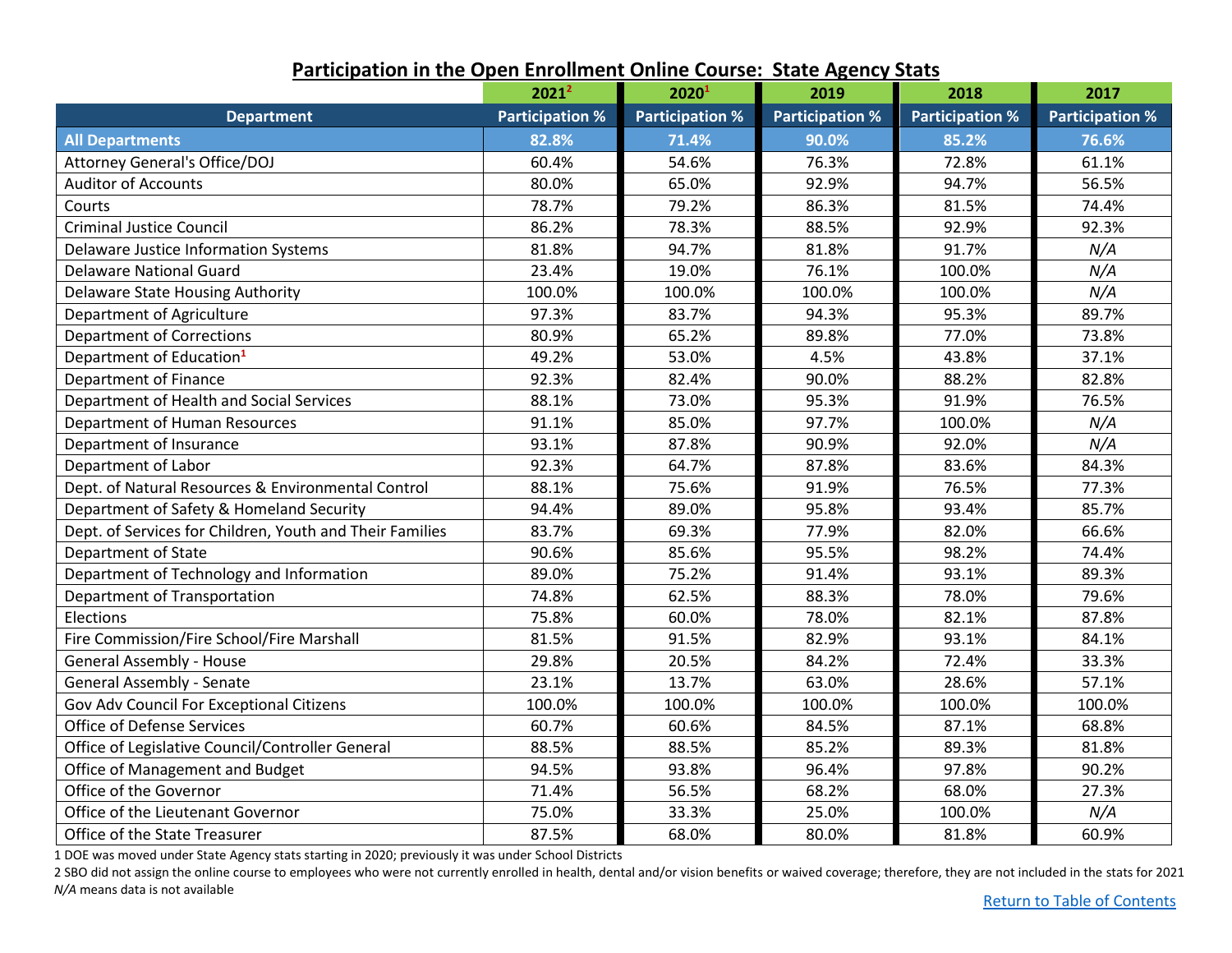### **Participation in the Open Enrollment Online Course: School District, Charter School, DTCC & DSU Stats**

|                                         | 20211                | 2020 <sup>2</sup>    | 2019                 | 2018                 | 2017                 |
|-----------------------------------------|----------------------|----------------------|----------------------|----------------------|----------------------|
| <b>District</b>                         | <b>Participation</b> | <b>Participation</b> | <b>Participation</b> | <b>Participation</b> | <b>Participation</b> |
| <b>All Charter Schools</b>              | 30.0%                | 36.0%                | 34.5%                | 39.5%                | 16.0%                |
| Academia Antonia Alonso                 | 66.1%                | 85.1%                | 25.7%                | 66.0%                | 12.5%                |
| Academy of Dover Charter School         | 40.0%                | 56.8%                | 84.4%                | 79.3%                | 32.1%                |
| <b>Campus Community Charter School</b>  | 6.1%                 | 20.0%                | 10.0%                | 21.7%                | 17.1%                |
| <b>Charter School of New Castle</b>     | 12.1%                | 11.3%                | 15.9%                | 0.0%                 | 3.1%                 |
| Charter School of Wilmington            | 46.7%                | 55.2%                | 6.1%                 | 14.7%                | 28.6%                |
| Delaware Military Academy               | 28.6%                | 28.3%                | 68.9%                | 77.3%                | 19.1%                |
| Early College High School               | 20.0%                | 29.6%                | 69.2%                | 40.0%                | 42.1%                |
| <b>East Side Charter School</b>         | 13.8%                | 11.8%                | 18.4%                | 1.4%                 | 6.1%                 |
| First State Military Academy            | 68.4%                | 35.6%                | 46.5%                | 81.1%                | 20.0%                |
| First State Montessori Academy          | 21.6%                | 19.7%                | 22.1%                | 0.0%                 | 8.2%                 |
| Freire Charter School                   | 12.2%                | 24.5%                | 0.0%                 | 0.0%                 | 8.7%                 |
| Gateway Lab Charter School              | 15.4%                | 54.1%                | 28.1%                | 5.9%                 | 8.3%                 |
| <b>Great Oaks Charter School</b>        | 7.7%                 | 4.3%                 | 0.0%                 | 3.1%                 | 52.4%                |
| Kuumba Academy Charter School           | 54.2%                | 27.6%                | 50.0%                | 47.1%                | 7.4%                 |
| Las Americas ASPIRA Academy             | 14.5%                | 38.9%                | 59.5%                | 54.1%                | 11.3%                |
| <b>MOT Charter School</b>               | 14.0%                | 24.6%                | 32.8%                | 41.2%                | 18.9%                |
| <b>Newark Charter School</b>            | 42.6%                | 54.8%                | 44.4%                | 40.5%                | 22.2%                |
| <b>Odyssey Charter School</b>           | 26.4%                | 27.2%                | 41.5%                | 39.8%                | 11.3%                |
| <b>Positive Outcomes Charter School</b> | 66.7%                | 32.1%                | 56.7%                | 74.1%                | 25.9%                |
| Providence Creek Charter School         | 46.3%                | 37.5%                | 1.6%                 | 0.0%                 | 21.2%                |
| Sussex Academy of Arts and Sciences     | 28.4%                | 56.0%                | 2.9%                 | 48.4%                | 16.3%                |
| Sussex Montessori School                | 11.8%                | 100.0%               | N/A                  | N/A                  | N/A                  |
| Thomas A. Edison Charter School         | 17.5%                | 22.5%                | 56.3%                | 100.0%               | 8.5%                 |
| <b>School Districts</b>                 | 27.0%                | 37.2%                | 27.3%                | 29.9%                | 19.6%                |
| Appoquinimink School District           | 19.8%                | 22.2%                | 13.1%                | 11.1%                | 16.9%                |
| <b>Brandywine School District</b>       | 24.3%                | 40.6%                | 1.5%                 | 12.0%                | 18.9%                |
| Caesar Rodney School District           | 31.4%                | 37.8%                | 44.2%                | 46.1%                | 21.0%                |
| Cape Henlopen School District           | 18.2%                | 28.9%                | 2.1%                 | 47.7%                | 16.8%                |
| <b>Capital School District</b>          | 37.8%                | 49.3%                | 49.1%                | 35.6%                | 14.7%                |
| Christina School District               | 28.8%                | 47.5%                | 22.0%                | 44.3%                | 23.5%                |
| <b>Colonial School District</b>         | 19.1%                | 41.5%                | 17.6%                | 40.8%                | 19.9%                |
| <b>Delmar School District</b>           | 42.3%                | 42.8%                | 40.3%                | 18.9%                | 16.1%                |
| <b>Indian River School District</b>     | 31.5%                | 38.7%                | 43.3%                | 47.6%                | 20.7%                |
| Lake Forest School District             | 26.9%                | 21.8%                | 19.0%                | 0.2%                 | 11.2%                |
| Laurel School District                  | 71.6%                | 24.2%                | 49.5%                | 9.5%                 | 13.6%                |
| Milford School District                 | 21.0%                | 19.4%                | 17.7%                | 21.3%                | 14.7%                |
| New Castle County Vo-Tech School Dist.  | 22.3%                | 21.6%                | 20.9%                | 3.4%                 | 19.4%                |
| PolyTech School District                | 32.2%                | 72.9%                | 35.0%                | 39.7%                | 22.8%                |
| <b>Red Clay School District</b>         | 19.3%                | 35.5%                | 31.6%                | 4.0%                 | 20.2%                |
| <b>Seaford School District</b>          | 46.0%                | 54.7%                | 30.2%                | 37.9%                | 23.5%                |
| Smyrna School District                  | 32.6%                | 33.0%                | 55.7%                | 34.7%                | 17.9%                |
| Sussex County Vo-Tech School District   | 35.3%                | 33.1%                | 60.1%                | 57.5%                | 26.7%                |
| Woodbridge School District              | 40.5%                | 35.6%                | 61.4%                | 67.3%                | 18.4%                |
| <b>Higher Education</b>                 | 36.3%                | 43.3%                | 32.5%                | 61.2%                | 4.5%                 |
| <b>DSU</b>                              | 14.9%                | 21.5%                | 5.1%                 | 36.9%                | 7.9%                 |
| <b>DTCC</b>                             | 52.1%                | 58.7%                | 52.1%                | 77.9%                | 2.1%                 |

1 SBO did not assign the online course to employees who were not currently enrolled in health, dental and/or vision benefits or waived coverage; therefore, they are not included in the stats for 2021

2 DOE was moved under State Agency stats starting in 2020; previously it was under School Districts *N/A* means data is not available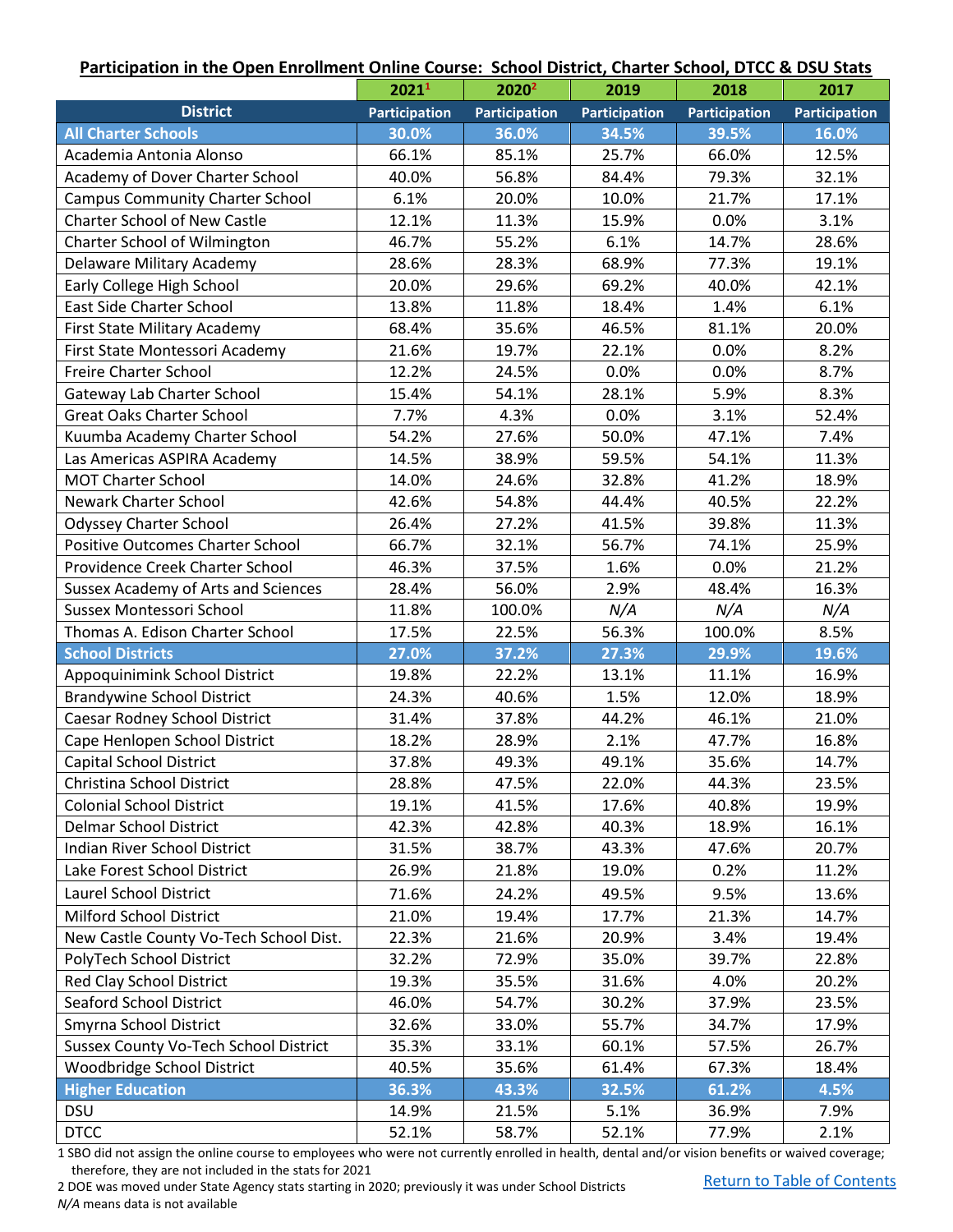## <span id="page-4-0"></span>**Participation in the Open Enrollment Online Course: HR/Benefit Representatives**

|                                          | 2021                   | 2020                   |
|------------------------------------------|------------------------|------------------------|
| <b>Organization Type</b>                 | <b>Participation %</b> | <b>Participation %</b> |
| <b>Total Participation</b>               | 61.2%                  | 71.4%                  |
| <b>State Agencies (includes DOE)</b>     | 47.8%                  | 69.6%                  |
| <b>School Districts</b>                  | 77.3%                  | 76.7%                  |
| <b>Charter Schools</b>                   | 47.8%                  | 84.4%                  |
| <b>Higher Education (DTCC &amp; DSU)</b> | 70.0%                  | 73.3%                  |
| <b>Participating Groups</b>              | 67.7%                  | 67.4%                  |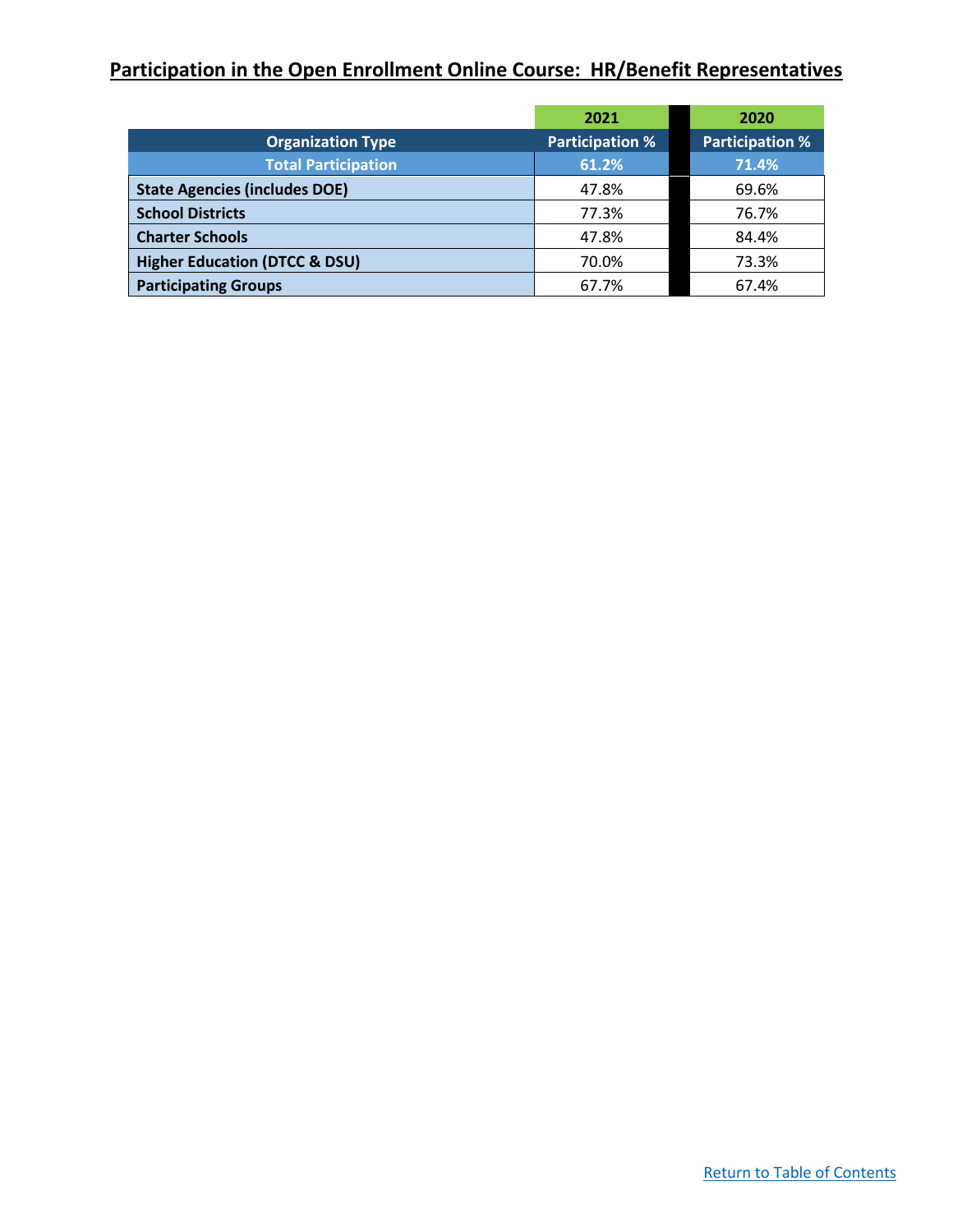<span id="page-5-0"></span>

|                                                               | 2021                   | 2020 <sup>1</sup>      | 2019                   | 2018                   | 2017                   |
|---------------------------------------------------------------|------------------------|------------------------|------------------------|------------------------|------------------------|
| <b>Department</b>                                             | <b>Participation %</b> | <b>Participation %</b> | <b>Participation %</b> | <b>Participation %</b> | <b>Participation %</b> |
| <b>All Departments</b>                                        | 85.8%                  | 85.8%                  | 85.8%                  | 84.9%                  | 60.1%                  |
| Attorney General's Office/DOJ                                 | 90.7%                  | 93.0%                  | 84.3%                  | 89.3%                  | 46.0%                  |
| <b>Auditor of Accounts</b>                                    | 76.5%                  | 75.0%                  | 82.4%                  | 85.0%                  | 58.0%                  |
| Courts                                                        | 89.5%                  | 88.5%                  | 89.9%                  | 83.7%                  | 66.8%                  |
| <b>Criminal Justice Council</b>                               | 86.7%                  | 90.0%                  | 74.1%                  | 96.4%                  | 68.0%                  |
| Delaware Justice Information Systems                          | 100.0%                 | 91.7%                  | 100.0%                 | 91.7%                  | 89.0%                  |
| <b>Delaware National Guard</b>                                | 79.5%                  | 56.5%                  | 76.8%                  | 59.6%                  | 38.0%                  |
| <b>Delaware State Housing Authority</b>                       | 100.0%                 | 100.0%                 | 100.0%                 | 100.0%                 | 63.0%                  |
| Department of Agriculture                                     | 92.2%                  | 90.4%                  | 86.6%                  | 93.7%                  | 59.0%                  |
| <b>Department of Corrections</b>                              | 76.8%                  | 77.6%                  | 67.5%                  | 74.2%                  | 54.3%                  |
| Department of Education <sup>1</sup>                          | 88.1%                  | 92.8%                  | 90.5%                  | 89.1%                  | 69.2%                  |
| <b>Department of Finance</b>                                  | 98.5%                  | 98.8%                  | 96.6%                  | 99.6%                  | 65.3%                  |
| Department of Health and Social Services                      | 86.1%                  | 84.3%                  | 89.2%                  | 85.6%                  | 62.8%                  |
| Department of Human Resources                                 | 94.1%                  | 95.7%                  | 97.1%                  | 92.0%                  | N/A                    |
| Department of Insurance                                       | 97.9%                  | 95.5%                  | 94.4%                  | 87.8%                  | 69.0%                  |
| Department of Labor                                           | 85.4%                  | 81.5%                  | 91.6%                  | 75.6%                  | 56.3%                  |
| Department of Natural Resources & Environmental Control       | 87.4%                  | 86.5%                  | 89.8%                  | 90.0%                  | 64.1%                  |
| Department of Safety & Homeland Security                      | 91.4%                  | 92.6%                  | 93.7%                  | 91.1%                  | 64.5%                  |
| Department of Services for Children, Youth and Their Families | 78.4%                  | 81.9%                  | 82.2%                  | 82.4%                  | 58.2%                  |
| Department of State                                           | 98.7%                  | 95.1%                  | 98.1%                  | 96.7%                  | 62.4%                  |
| Department of Technology and Information                      | 91.7%                  | 90.4%                  | 93.9%                  | 94.9%                  | 75.1%                  |
| Department of Transportation                                  | 84.3%                  | 85.7%                  | 85.2%                  | 84.9%                  | 54.8%                  |
| Elections                                                     | 81.1%                  | 92.3%                  | 100.0%                 | 97.4%                  | 59.0%                  |
| Fire Commission/Fire School/Fire Marshall                     | 93.1%                  | 97.1%                  | 97.2%                  | 99.0%                  | 80.0%                  |
| <b>General Assembly - House</b>                               | 75.3%                  | 83.3%                  | 81.9%                  | 83.3%                  | 32.0%                  |
| General Assembly - Senate                                     | 62.5%                  | 63.8%                  | 57.8%                  | 75.0%                  | 32.0%                  |
| Gov Adv Council For Exceptional Citizens                      | 100.0%                 | 100.0%                 | 100.0%                 | 100.0%                 | 33.0%                  |
| <b>Office of Defense Services</b>                             | 92.1%                  | 100.0%                 | 99.3%                  | 100.0%                 | 58.0%                  |
| Office of Legislative Council/Controller General              | 92.9%                  | 96.2%                  | 92.6%                  | 96.4%                  | 89.0%                  |
| Office of Management and Budget                               | 93.7%                  | 92.8%                  | 97.9%                  | 92.8%                  | 69.0%                  |
| Office of the Governor                                        | 91.7%                  | 87.0%                  | 100.0%                 | 88.0%                  | 54.0%                  |
| Office of the Lieutenant Governor                             | 100.0%                 | 100.0%                 | 100.0%                 | 50.0%                  | 0.0%                   |
| Office of the State Treasurer                                 | 100.0%                 | 96.0%                  | 100.0%                 | 95.7%                  | 74.0%                  |

**Participation in the Open Enrollment Process: State Agency Stats**

1 DOE was moved under State Agency stats starting in 2020; previously it was under School Districts *N/A* means data is not available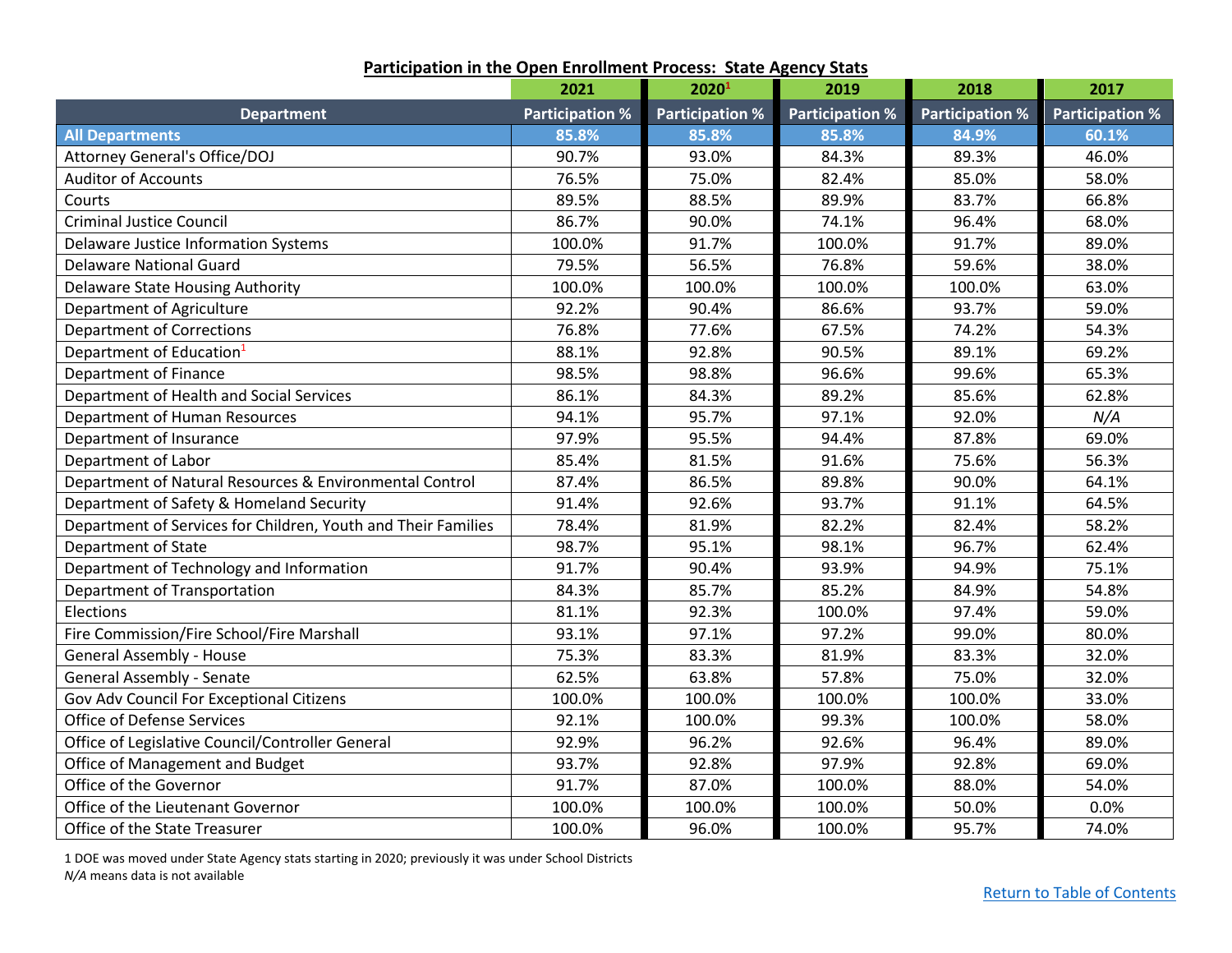#### **Participation in the Open Enrollment Process: School District, Charter School, DTCC & DSU Stats**

<span id="page-6-0"></span>

|                                            | 2021          | 2020 <sup>1</sup> | 2019          | 2018                 | 2017                 |
|--------------------------------------------|---------------|-------------------|---------------|----------------------|----------------------|
| <b>District</b>                            | Participation | Participation     | Participation | <b>Participation</b> | <b>Participation</b> |
| <b>All Charter Schools</b>                 | 80.2%         | 82.1%             | 78.5%         | 70.6%                | 41.0%                |
| Academia Antonia Alonso                    | 91.5%         | 93.0%             | 86.4%         | 64.6%                | 44.0%                |
| Academy of Dover Charter School            | 82.1%         | 80.6%             | 87.5%         | 75.9%                | 63.0%                |
| <b>Campus Community Charter School</b>     | 78.0%         | 65.0%             | 70.0%         | 82.2%                | 59.0%                |
| <b>Charter School of New Castle</b>        | 53.8%         | 67.1%             | 39.7%         | 34.3%                | 25.0%                |
| Charter School of Wilmington               | 89.4%         | 82.4%             | 80.3%         | 63.6%                | 53.0%                |
| Delaware Military Academy                  | 86.7%         | 78.3%             | 86.7%         | 75.0%                | 23.0%                |
| Early College High School at DSU           | 78.6%         | 63.0%             | 95.8%         | 76.0%                | 60.0%                |
| <b>East Side Charter School</b>            | 54.2%         | 63.2%             | 36.4%         | 30.4%                | 18.0%                |
| First State Military Academy               | 89.4%         | 91.3%             | 97.6%         | 97.4%                | 96.0%                |
| First State Montessori Academy             | 68.1%         | 61.4%             | 70.1%         | 68.9%                | 22.0%                |
| Freire Charter School                      | 68.8%         | 81.6%             | 29.5%         | 17.1%                | 30.0%                |
| Gateway Lab Charter School                 | 100.0%        | 97.2%             | 87.9%         | 72.7%                | 20.0%                |
| <b>Great Oaks Charter School</b>           | 39.5%         | 26.7%             | 65.8%         | 18.8%                | 55.0%                |
| Kuumba Academy Charter School              | 61.3%         | 76.3%             | 47.4%         | 63.2%                | 15.0%                |
| Las Americas ASPIRA Academy                | 71.2%         | 84.9%             | 86.2%         | 65.7%                | 14.0%                |
| <b>MOT Charter School</b>                  | 90.6%         | 91.7%             | 96.8%         | 97.4%                | 50.0%                |
| <b>Newark Charter School</b>               | 97.5%         | 91.2%             | 96.9%         | 100.0%               | 67.0%                |
| <b>Odyssey Charter School</b>              | 79.7%         | 91.3%             | 89.6%         | 68.3%                | 40.0%                |
| <b>Positive Outcomes Charter School</b>    | 100.0%        | 100.0%            | 100.0%        | 96.3%                | 81.0%                |
| Providence Creek Charter School            | 98.4%         | 100.0%            | 80.6%         | 66.1%                | 60.0%                |
| <b>Sussex Academy of Arts and Sciences</b> | 84.3%         | 82.7%             | 86.8%         | 91.9%                | 21.0%                |
| Sussex Montessori School                   | 94.4%         | 100.0%            | N/A           | N/A                  | N/A                  |
| Thomas A. Edison Charter School            | 65.4%         | 68.8%             | 57.5%         | 46.8%                | 16.0%                |
| <b>School Districts</b>                    | 83.0%         | 81.9%             | 85.2%         | 80.3%                | 50.0%                |
| Appoquinimink School District              | 67.7%         | 66.0%             | 73.6%         | 60.9%                | 36.0%                |
| <b>Brandywine School District</b>          | 98.3%         | 94.5%             | 88.9%         | 79.5%                | 45.0%                |
| Caesar Rodney School District              | 74.3%         | 71.8%             | 81.5%         | 79.5%                | 34.4%                |
| Cape Henlopen School District              | 90.1%         | 92.5%             | 89.2%         | 93.4%                | 75.0%                |
| <b>Capital School District</b>             | 71.2%         | 66.8%             | 77.3%         | 67.9%                | 22.0%                |
| Christina School District                  | 81.0%         | 82.1%             | 84.9%         | 82.6%                | 66.9%                |
| <b>Colonial School District</b>            | 90.4%         | 91.4%             | 90.6%         | 86.0%                | 63.2%                |
| <b>Delmar School District</b>              | 89.2%         | 86.2%             | 96.4%         | 81.4%                | 46.0%                |
| Indian River School District               | 77.6%         | 83.2%             | 88.1%         | 86.4%                | 45.2%                |
| Lake Forest School District                | 84.1%         | 78.3%             | 85.6%         | 83.0%                | 39.0%                |
| Laurel School District                     | 86.6%         | 86.6%             | 93.2%         | 89.7%                | 48.0%                |
| Milford School District                    | 78.7%         | 74.5%             | 86.8%         | 69.0%                | 47.0%                |
| New Castle County Vo-Tech School Dist.     | 80.5%         | 78.2%             | 88.1%         | 84.3%                | 56.0%                |
| PolyTech School District                   | 100.0%        | 98.9%             | 98.9%         | 90.6%                | 33.0%                |
| Red Clay School District                   | 87.1%         | 85.7%             | 83.0%         | 77.6%                | 44.3%                |
| <b>Seaford School District</b>             | 91.1%         | 81.4%             | 89.0%         | 85.2%                | 48.0%                |
| Smyrna School District                     | 80.9%         | 79.2%             | 80.5%         | 79.1%                | 58.0%                |
| Sussex County Vo-Tech School District      | 90.3%         | 84.5%             | 92.4%         | 85.3%                | 48.0%                |
| Woodbridge School District                 | 87.9%         | 81.2%             | 95.0%         | 84.2%                | 49.0%                |
| <b>Higher Education</b>                    | 82.0%         | 80.5%             | 76.3%         | 82.2%                | 55.0%                |
| <b>DSU</b>                                 | 67.8%         | 64.6%             | 59.3%         | 72.7%                | 35.0%                |
| <b>DTCC</b>                                | 92.2%         | 91.7%             | 88.2%         | 88.6%                | 69.0%                |

1 DOE was moved under State Agency stats starting in 2020; previously it was under School Districts *N/A* means data is not available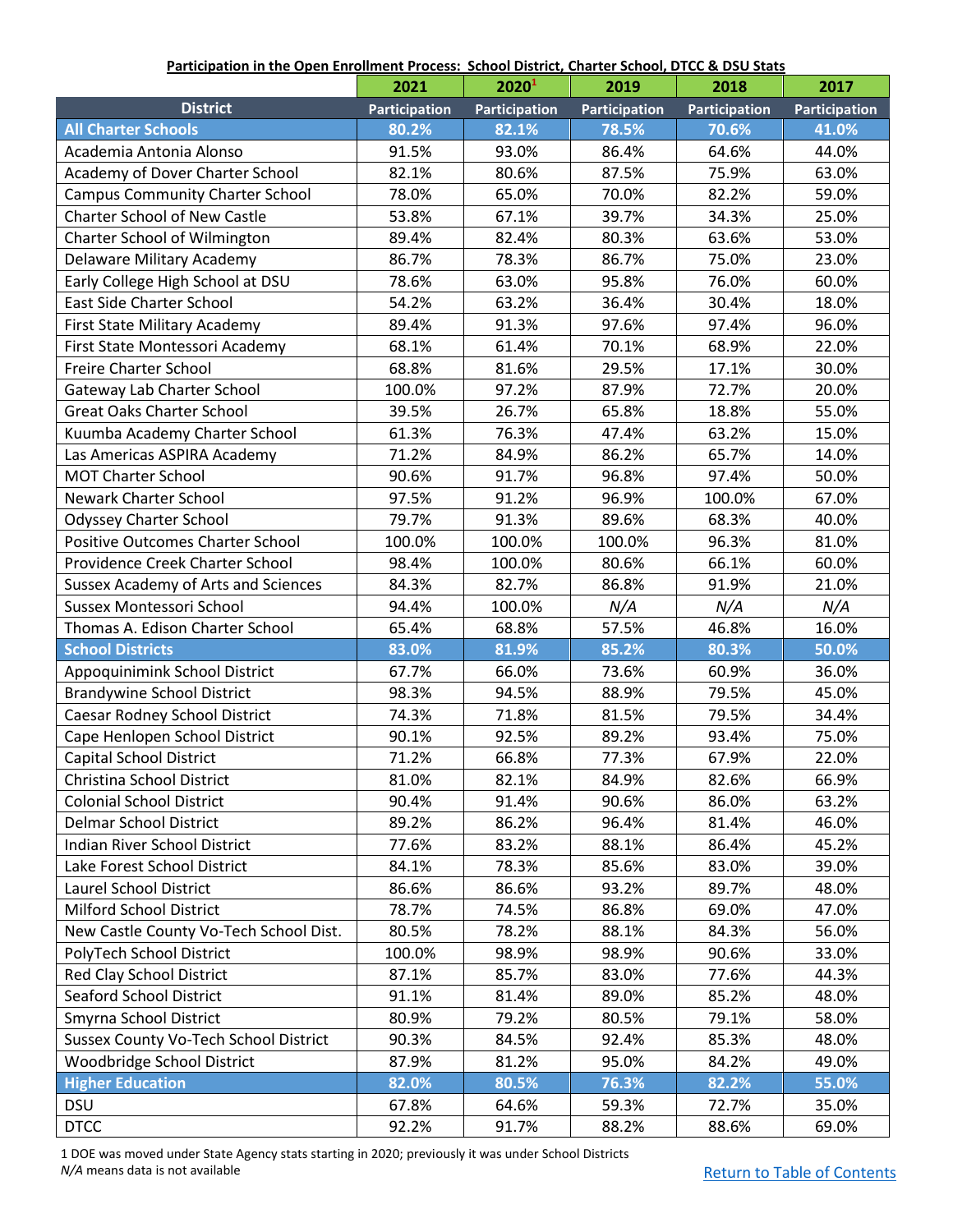### **Utilization of myBenefitsMentor: State Agency Stats<sup>1</sup>**

<span id="page-7-0"></span>

|                                                                  | 2021                   | 2020 <sup>2</sup>      | 2019                   |
|------------------------------------------------------------------|------------------------|------------------------|------------------------|
| <b>Department</b>                                                | <b>Participation %</b> | <b>Participation %</b> | <b>Participation %</b> |
| <b>All Departments</b>                                           | 35.2%                  | 33.2%                  | 27.2%                  |
| Attorney General's Office/DOJ                                    | 36.8%                  | 34.9%                  | 26.5%                  |
| <b>Auditor of Accounts</b>                                       | 23.1%                  | 25.0%                  | 41.7%                  |
| Courts                                                           | 35.0%                  | 33.2%                  | 25.7%                  |
| Criminal Justice Council and DE Justice Information Systems      | 36.1%                  | 35.1%                  | 17.1%                  |
| <b>Delaware National Guard</b>                                   | 11.1%                  | 6.0%                   | 11.1%                  |
| Delaware State Housing Authority                                 | 50.0%                  | 25.0%                  | 33.3%                  |
| Department of Agriculture                                        | 38.3%                  | 42.9%                  | 41.1%                  |
| <b>Department of Corrections</b>                                 | 27.9%                  | 26.6%                  | 18.9%                  |
| Department of Education <sup>2</sup>                             | 28.9%                  | 40.5%                  | 29.2%                  |
| Department of Finance                                            | 40.6%                  | 37.6%                  | 33.2%                  |
| Department of Health and Social Services                         | 38.8%                  | 35.6%                  | 32.4%                  |
| Department of Human Resources                                    | 38.2%                  | 53.8%                  | 42.9%                  |
| Department of Insurance                                          | 40.2%                  | 35.2%                  | 29.9%                  |
| Department of Labor                                              | 42.8%                  | 32.6%                  | 28.5%                  |
| Department of Natural Resources & Environmental Control          | 35.7%                  | 33.5%                  | 32.4%                  |
| Department of Safety & Homeland Security                         | 34.8%                  | 32.1%                  | 24.7%                  |
| Department of Services for Children, Youth and Their<br>Families | 39.1%                  | 37.0%                  | 28.9%                  |
| <b>Department of State</b>                                       | 38.5%                  | 34.3%                  | 28.4%                  |
| Department of Technology and Information                         | 42.5%                  | 39.8%                  | 38.2%                  |
| Department of Transportation                                     | 31.8%                  | 29.4%                  | 22.1%                  |
| Elections                                                        | 39.4%                  | 25.0%                  | 10.3%                  |
| Fire Commission/Fire School/Fire Marshall                        | 39.3%                  | 33.9%                  | 25.8%                  |
| <b>General Assembly - House</b>                                  | 48.2%                  | 34.5%                  | 27.5%                  |
| General Assembly - Senate                                        | 21.6%                  | 25.0%                  | 27.3%                  |
| Gov Adv Council For Exceptional Citizens                         | 0.0%                   | 33.3%                  | 33.3%                  |
| <b>Office of Defense Services</b>                                | 32.6%                  | 27.2%                  | 23.4%                  |
| Office of Legislative Council/Controller General                 | 30.8%                  | 37.0%                  | 43.5%                  |
| Office of Management and Budget                                  | 39.1%                  | 38.5%                  | 37.3%                  |
| Office of the Governor                                           | 43.5%                  | 36.8%                  | 30.4%                  |
| Office of the Lieutenant Governor                                | 66.7%                  | 50.0%                  | 60.0%                  |
| Office of the State Treasurer                                    | 29.4%                  | 46.2%                  | 28.6%                  |

1 Prior to 2019, data by organization/organization type was unavailable

2 DOE was moved under State Agency stats starting in 2020